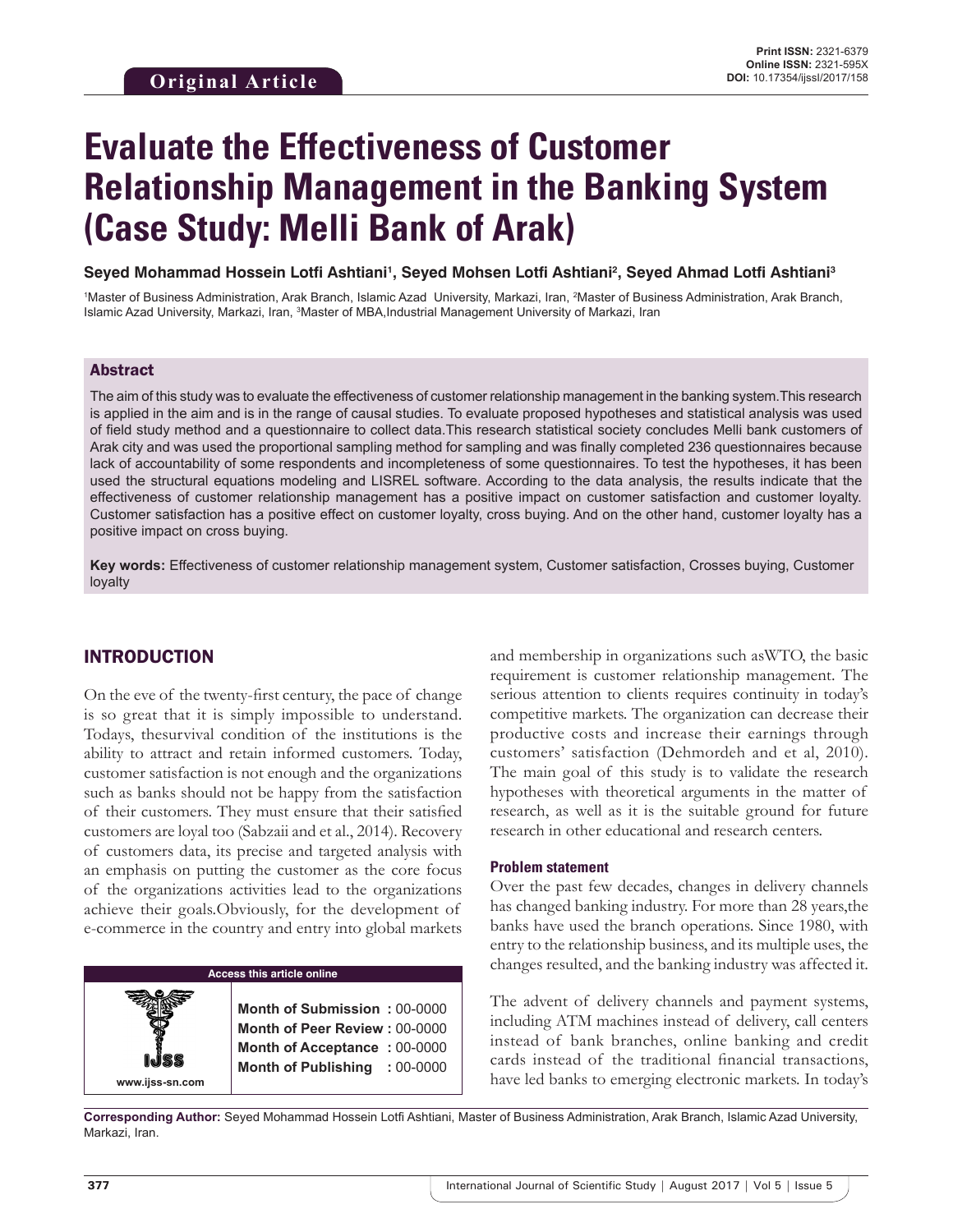competitive market, to adopt different strategies of competitors strategies, have to collect customers behavioral data, even customers are happy and loyal, because finally on the change highway, if we stand, others will reject on us (Peter Drucker), an excellent example of this, banks competition is to adjust their interest rate (Alvandi and Karimi, 2009).

Firms and institutions attitude has inevitably been focused onthe customer satisfaction attraction for sales and gaining more profit in terms of competitive space expansion. With the transition from the traditional economy and strongest competition in modern aspects, the customer is the central pillar and the axis of all activities of organizations, so that froma competitive point of view, survival of organizations depends on identification and attraction of new customers and existing customers maintain. Today, the country trade and economic development depends on the development of the banking industry along with other country industries and also other developed countries banking industries. At the moment,we have a high percentage of government ownership in this industry, but with the advent of some private banks, the competition has also started in this industry but, however, it is far from the level of global banking.Competitive advantage access is necessary to improve the services provided. With the discovery of marketing performance relationship and management of customer relation, different banks are better able to realize their weaknesses and thus are better able to realize the customers' needsand try to fix it (Kalantari and TayebiTloo, 2010). According to this principle, this study is to evaluate the effectiveness of customer relationship management from the perspective of clients in the banking system and investigate how the relation among the effectiveness of customer relationship management or variables such as customer satisfaction, loyalty and buying cross?

#### **Research studies background**

In connection with customers' relationship management subject, it can be summed up the history of the emergence of subjects and issues related to the field of customer relationship management in the three periods, the industrial revolution (manual production to mass production), quality revolution (mass production to continuous improvement) and the customer revolution (continuous improvement to mass customization) (KhaleghiBaigi and et al., 2014). From two decades ago until now,the customer relationship management is important as an organizational important matter, although meaningful use of this term returns to the 1990s, but its principles had been established a long time ago (KhaleghiBaigi and et al, 2014). Kasyanov (2000) definesthe customer relationship management as a strategy in the organization level to optimize profitability and

revenue and to satisfy the customers with organizingbased on different groups of customers, promote consensual behavior and associate processes from customers to suppliers, and states that the investment in customer relationship management

Leads to better understanding, more accessible and more effective interaction with customers through various channels (Salivate et al, 2011).

Studies have shown a correlation between satisfaction and loyalty, and it is known as a main determinant of loyalty. The interests of customer satisfaction can benoted to the increase of trades, the desire to increase purchases, decreased sensitivity toprices and transactions cost (Samadi et al, 2014).Ngobo (2004) has reported a slight relationship between customer satisfaction and Interactivity. Reinartz et al (2009) considered the direction and strength of the relationship between loyalty and cross-buying using a Granger causality test and found that the loyalty influences on cross-buying but customer cost level is different in grouping of various products.

Sang Long et al (2013) showed in their study that customer relationship management has a positive relationship with dependent variables (satisfaction and customer loyalty) is the (Sang Long et al, 2013). In the year (2015) SharifiTehrani and colleagues' showed in their study that there is a meaningful correlation between customer loyalty and customer relationship management, customer knowledge management and organizational innovation. The obtained results of this study showed that the organizational innovation must be considered the first priority to implement loyalty strategy of organization (SharifiTehrani et al, 2015).

# THE THEORETICAL FRAMEWORK OF RESEARCH

#### **Customer eelationship management**

 The importance and status of customer relationship management in the new business trends is obvious and, it is necessary to design and implement a system to attract and retain customers in organization, the system that can manage relations between the organization and customers as well as. Todays, these systems are known as customer relationship management, and software have come to market named customer relationship management that can build more capable organization in customer satisfaction. The aim of appropriate and long-term relationship with clients isto lose fewer customersand attract more of them to gain more profit for the organization (Khaleghy¬Baygy et al, 2014).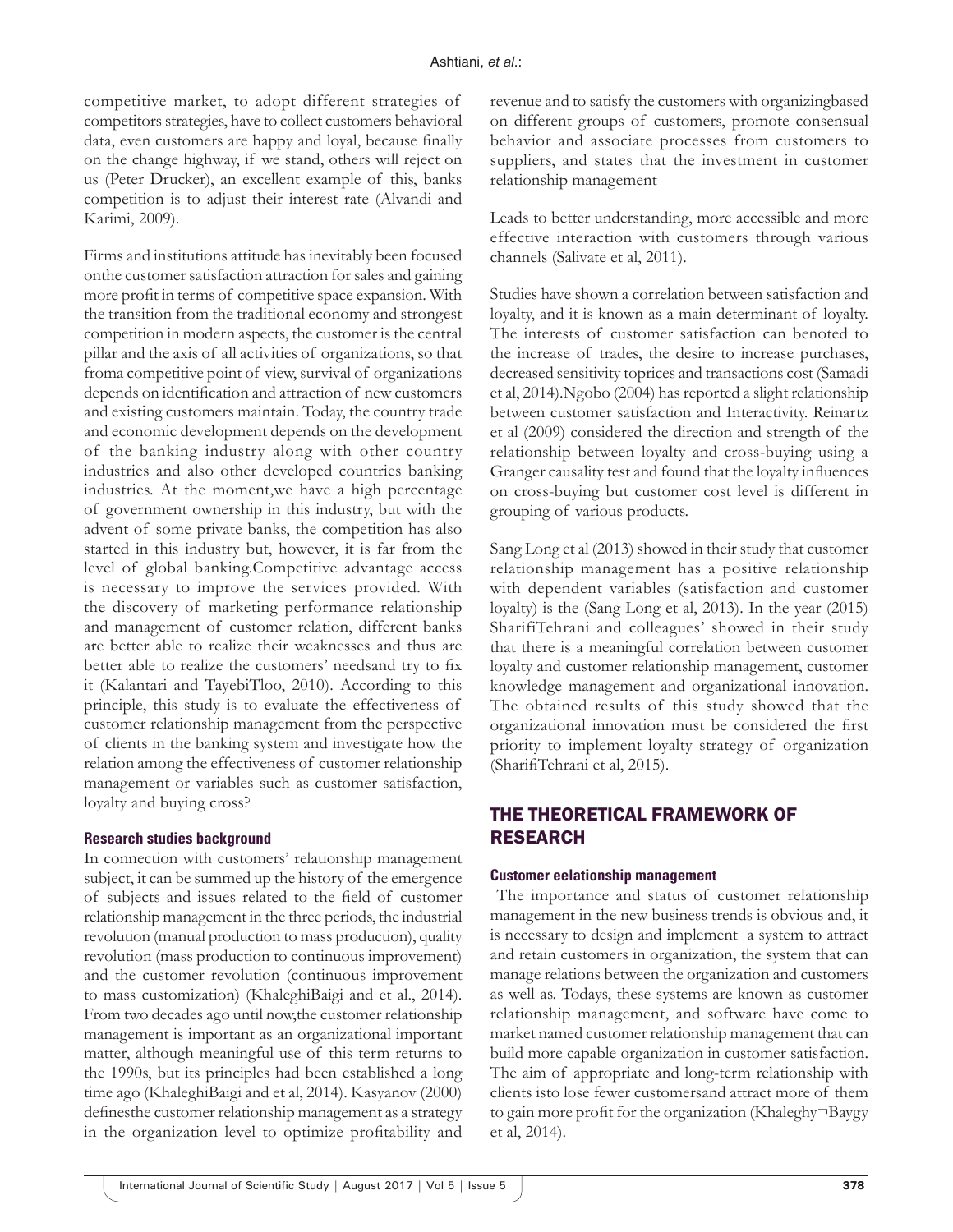The highly competitive space of markets in the domestic and international levels requires the public and private organizations put more attention to customer relationship management and increase of provided services quality to them regarding to environmental features and customers' needs and demands.Good communication with customers leads to increase of customer satisfaction, increase of their loyalty and increase of competitiveness and is along with increaseof averageprofitability. Researchers believe that the failure rate or failure of customer relationship management projects is more than sixty to seventy percent that this rate is very high and considerable rate. However, creation of coherence between the programs associated with customer relationship management and reforms in different sectors of organizations on the one hand, the needs and desires of customers and clients on the other hand, requires the implementation of a comprehensive system for communicating effectively with customers that the organizationsdespite of the high failure rate, interest to implement their CRM projects too. However, the benefits of appropriate and effective communication with customers such as increased customer retention, reduce marketing costs, improve service, increase employee productivity and finally build sustainable competitive advantage, makes the organizations always consider customer relationship management as one of the most important organizational programs (Kaleigh beige and et al, 2014).

#### **Customer Satisfaction**

Customer satisfaction is an expected outcome of complementary marketing activities, so thatby providing of satisfied services and products succeed in today's highly competitive world of trade. Satisfactioncan be revisedas supplementary pleasurable activities when the consumer feels it in consumption (Haghighi et al, 2012). Customer satisfaction can be definedthe customer achievement to the goal that has before predicted. That is, the products and services that meet customer already has in mind (Javanmard and Husseini, 2013).

Jamal and Nasser define customer satisfaction as feeling or attitude of a customer towards a product or service after they use it. For example, if customers are satisfied by a particular service, they will high likely repeat their buy. Satisfied customers also probably talk to others about their experiences and as a result of they engage in word ofmouth (oral- verbal) positive advertisements.In contrast, unhappy customers will probably cut their ties with the company and engage in negative word of mouth advertisement. Furthermore, the behaviors such as purchase repeat, and word of mouth advertisements directly affectthe survival and profitability of company (Mehrani et al, 2013).

#### **Customer loyalty**

In customer strategy, customer loyalty has strategic importance for any organization. Increased customer loyalty has become a hot topic among managers, consultants and academic scholars. Anderson and Naroos (2004) believe that customer retention for the organization is much more efficient strategy than trying to gain new customers to replace lost customers. Therefore, in the face of crowded and super competitive markets, service providers in many industries, have changed its emphasis on marketing strategies to retain existing customers than acquiring new customers (loyalty). Loyalty returns to Jacoby and Kinezdefinition in 1971. Loyalty is intolerance to brand and behavioral response during time that the person prefers the special brand rather than other brands and decides about it as a psychic commitment. The loyalty happens when the customers strongly feel that desired organization can meet their needs in the best possible way. So that the competing organizations go out from the clients considerations. Therefore, it is important to examine and understand the customer loyalty indexes that customer loyalty or disloyalty determines the success or failure of financial firms. Maintain and strengthen customer loyalty to a company's products or services is generally main and central point of marketing activities. Customer loyalty can lead to lower marketing costs, and attract more customers, and affect the dealing. In addition, loyal customers spread the word of mouth world quickly, and are against of competitors' strategy (Derakhshani and Mahmoudi, 2014).

#### **Cross-buying**

Verhoeffet alin 2001, introduced the term cross buying for the first time and defined it as purchase of different products and services from one provider. In other words, cross buying is definedas various products purchase from a single vendor. In fact, cross selling and its benefits is just the time that the buyers interest to buy cross. Identification of cross selling opportunities is on the one hand and on the other hand is the successful execution of this method. Implementation of cross selling depends on the factors such as manpower training, encouragers, advertising campaigns, knowledge transfer between different parts of the company, and teamwork. In some of the services, customers tend to use multiband relations, for example, many the banking industry customers have multiple accounts at several different banks. Therefore, the side purchase is complementary for side selling that the providers of services and products perform to increase the services and products that the customers receive of that firm (Golrokh and Khanlari, 2014).

Customer purchase intent for multiple financial services depends on the level of their overall satisfaction from their shopping experience of the bank. In addition, the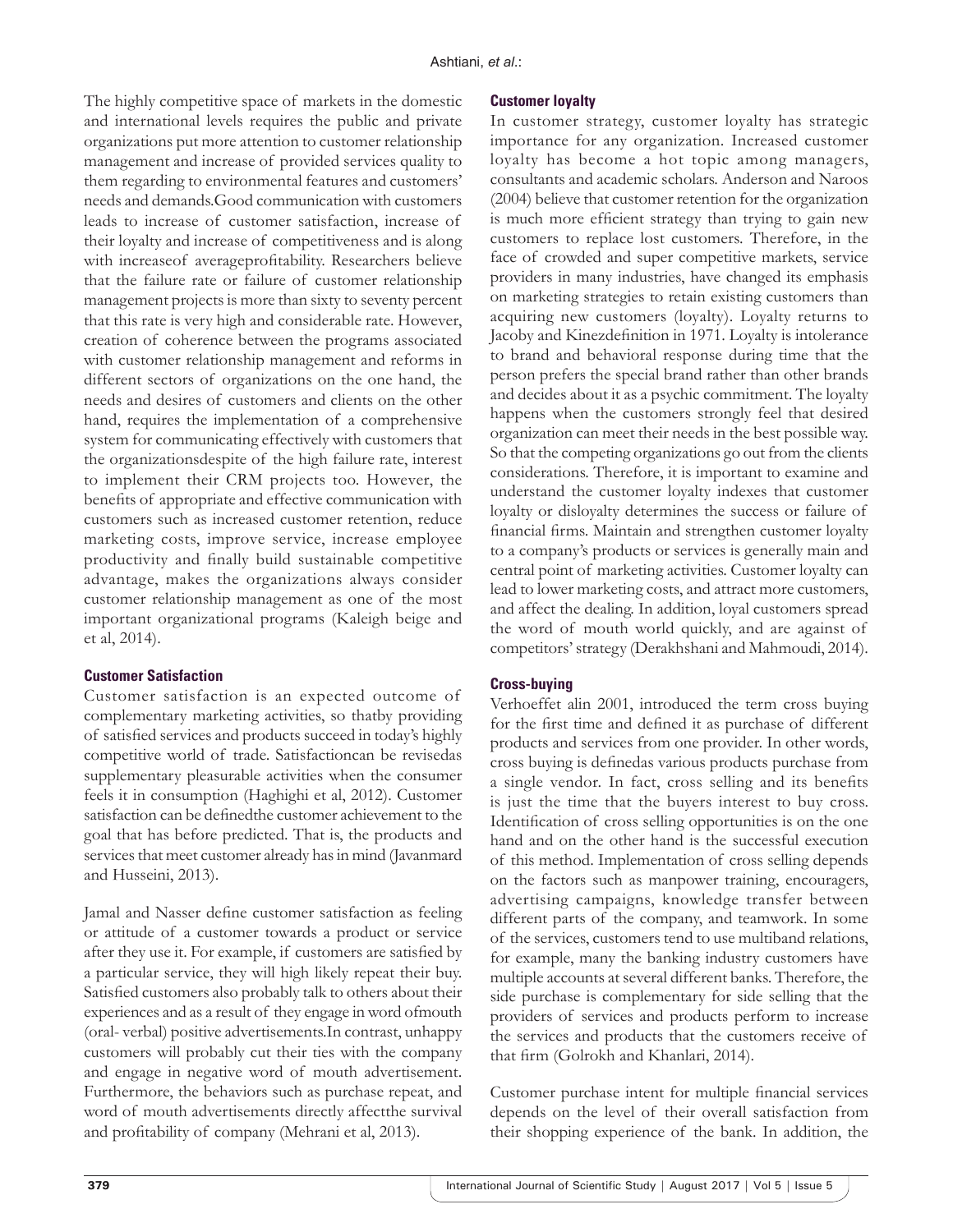customer relationship with the service provider affects the cross-selling and their future purchasing behavior. But various studies has showed contradictory findingsof weak relationship or low importance of this relationship between satisfaction and cross-buying.

Reinartz et al (2008) evaluated the direction and strength of relationship among loyalty and cross-buying using Granger causality test and found out that the loyalty affects the crossbuying but the customer cost level is different in grouping of various products. Finally, based on the theoretical framework of the research hypotheses are as follows:

- **H1:** Effectiveness of customer relationship management has a positive impact on customer satisfaction.
- **H2:** Effectiveness of customer relationship management has a positive impact on customer loyalty.
- **H3:** Customer satisfaction has a positive impact on customer loyalty.
- **H4:** Customer satisfaction has a positive impact on cross buying.
- **H5:** Customer loyalty has a positive impact on cross buying.

## RESEARCH MODEL

According to the proposed model, variable (effectiveness of customer relationship management system) is as model independent variable and variables (customer satisfaction, customer loyalty and cross buying) are as the dependent variables of the model. Thus, according to the description provided, the analyses of the conceptual model are as follows:

## RESEARCH METHOD

This research is functional in research directions and is casual in method and nature, because the researcher tries toevaluate the impact of customer relationship management effectiveness on customer behavior in banking system. In



this path, it has been used the statistical technique of structural equations that is a way to evaluate causal relations between the variables.In the present research, according to the objectives and its executive procedures, statistical society isMelli bank customers in the city of Arak. The questionnaire used in this research has 24 questions that has been designed and developed by paper ofPadmavasy et al (2012). It has been used of Likert five-item scale to measure indices in questionnaire.. The initial validity of the questionnaire was provided by the opinions of experts and university professors and questionnaire reliability has been used of Cronbach's alpha scale method.At this stage, the numbers of 27 questionnaires were distributed to assess the reliability, then the software SPSS was used to determine the credit.

## **Table 1: Cronbach's alpha coefficients of the variables**

| <b>Dimension</b>                                  | Cronbach's<br>alpha |
|---------------------------------------------------|---------------------|
| Effectiveness of customer relationship management | 0/762               |
| Customer satisfaction                             | 0/814               |
| Customer loyalty                                  | 0/753               |
| Cross-buving                                      | 0/867               |

#### **Findings analysis**

The demographics of the respondents is provided in the table (2). To evaluate the research model, before verification of the structural relationships must be ensured the appropriateness and model good fitness. The model developed in this study were evaluated based on most important of the fit indices (Asfydany and Mohsinin,2013) which its results have been reported in Table (3).

In the software output for a general consensus about being good or bad of the fitted model, must consider several indicators to draw conclusions. According to obtained values in the table (3), the present research model demonstrates excellent fit and is approved in total. After confirming proper fit of the model and factorial loads, the results derived from the analysis of measurement model will be considered now. Regarding to path coefficients and meaningful numbers (in parentheses) obtained in Figure (2) and (3), the research hypotheses tested that its results is provided in table (4).

#### **Conclusions and research recommendations**

In this article, we have tried to consider the impact of customer relationship management effectiveness on the customer satisfaction, the impact of customer relationship management effectiveness on the customer loyalty, the impact of customer satisfaction on the customer loyalty. To do called research, 250 questionnaires were collected from **Figure 1: conceptual model** customers of Arak cityMille bank and were finally completed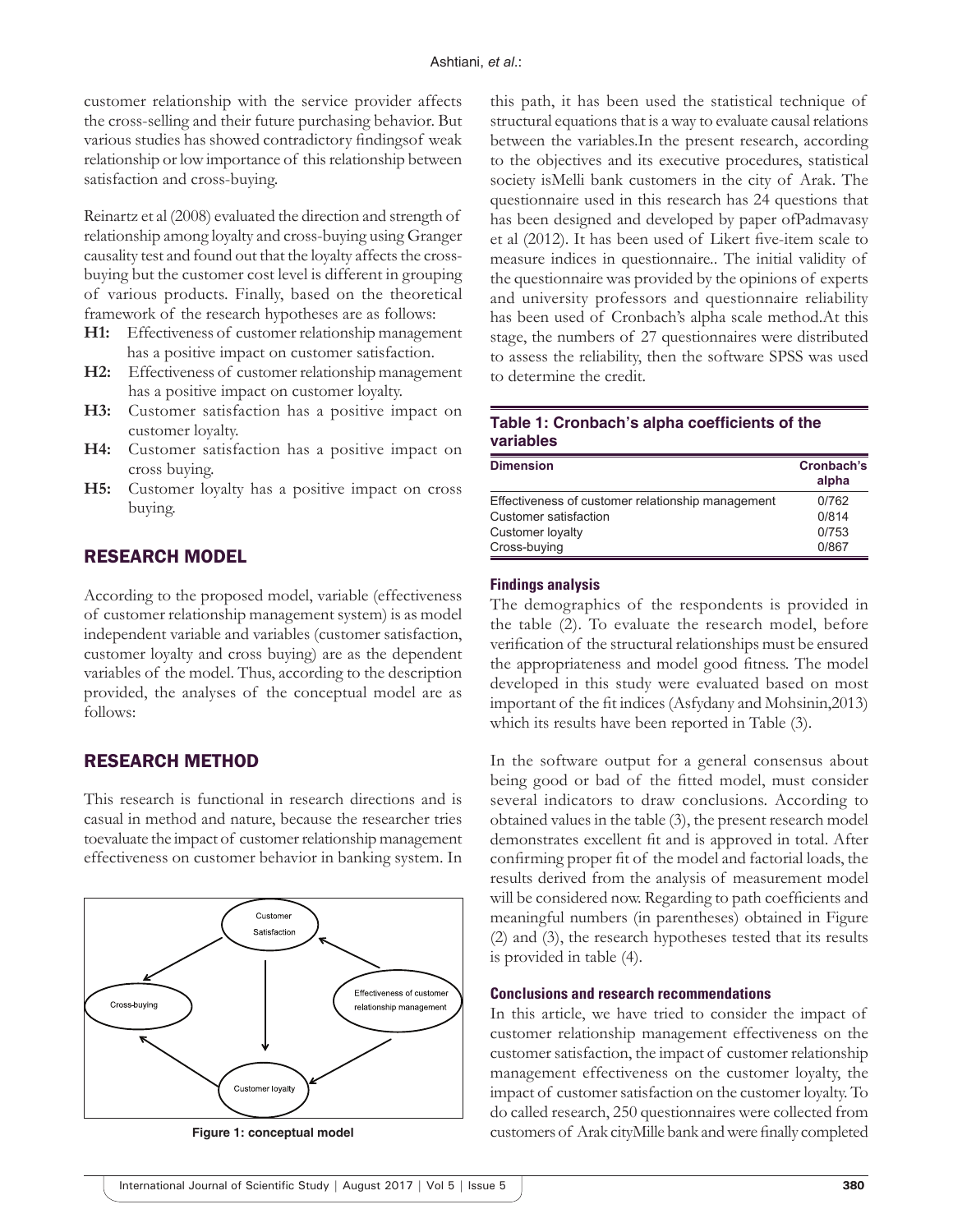|           | <b>Dimensions</b>       | Abundance | Percentage |     | <b>Dimensions</b> | Abundance      | Percentage |
|-----------|-------------------------|-----------|------------|-----|-------------------|----------------|------------|
| Gender    | Man                     | 174       | 60.6       | Age | $18 - 25$         | 40             | 13.9       |
|           | Woman                   | 113       | 39.4       |     | 26-35             | 80             | 27.9       |
| Education | High school and diploma | 136       | 47.4       |     | $36 - 45$         | 115            | 40.1       |
|           | Associate degree        | 33        | 11.5       |     | 46-55             | 4 <sup>1</sup> | 14.3       |
|           | Bachelor                | 88        | 30.6       |     | 55-65             |                | 3.8        |
|           | Master and higher       | 30        | 10.5       |     |                   |                |            |

## **Table 2: The demographics of the respondents**

## **Table 2: Evaluation of the indices of the fitness of the research model**

| <b>Indices of fitness</b>                           | <b>Standard</b><br>amounts | <b>Amounts in</b><br>this study |
|-----------------------------------------------------|----------------------------|---------------------------------|
| $df/\gamma$ 2/df                                    | Less than 3                | 2.23                            |
| Root mean squared error of<br>approximation (RMSEA) | Less than 0.08             | 0.072                           |
| Standardized root mean square<br>residual (SRMR)    | Less than $0.05$           | 0.03                            |
| Normed fit index (NFI)                              | Up to $0.9$                | 0.96                            |
| Non-normed fit index (NNFI)                         | Up to $0.9$                | 0.97                            |
| Comparative fit index (CFI)                         | Up to $0.9$                | 0.98                            |
| Incremental fit index (IFI)                         | Up to $0.9$                | 0.98                            |
| Goodness of fit index (GFI)                         | Up to $0.9$                | 0.92                            |
| Adjusted goodness of fit index (AGFI)               | Up to $0.8$                | 0.88                            |

| Table 4: Hypothesis and their results |               |                 |               |
|---------------------------------------|---------------|-----------------|---------------|
| <b>Direction</b>                      | <b>Valuet</b> | <b>Standard</b> | <b>Result</b> |

| $CRM \rightarrow SAT$ | 7.25 | 0.79 | Confirmed |
|-----------------------|------|------|-----------|
| $CRM \rightarrow LOY$ | 3.68 | 0.49 | Confirmed |
| $SAT \rightarrow LOY$ | 2.54 | 0.33 | Confirmed |
| $SAT \rightarrow CRB$ | 4 29 | 0.51 | Confirmed |
| $LOY \rightarrow CRB$ | 4 19 | 046  | Confirmed |
|                       |      |      |           |

236 questionnaires, then the research hypotheses were tested with research conceptual model test using structural equations technique. Regarding to obtained results, it is specified that theeffectiveness of customer relationship management has the positive effect on customers' satisfaction and customers' loyalty of Arak cityMillebank, this means that the increase of the effectiveness of customer relationship managementincreases the customer satisfaction and loyalty. The recommendations in its line are recommended that:

- By training classes on the customers' relationship management, on power and skill of employees, and providing better services so that is needed and desired of customers, communicate with them.
- Also get feedback of customers about the service satisfaction,increase the services quality by fixing the weaknesses and reinforcing the strengths.
- Regarding to the specified results that customer satisfaction has a positive effect on customers' crossbuying of Arak city Mille bank, and this hypothesis is verified, that means that the increase of customer

satisfaction increases the customer cross-buying. The recommendation in line with the third and fourth hypotheses:

- It is recommended that ask about the level of the factors causing satisfaction and the factors causing dissatisfaction by survey up to then be able to resolve weaknesses and reinforce strengths, obtain the level of customer satisfaction in order to gain their loyalty.
- It is recommended thatwith setting up the banking new services such as online banking and electronic banking, responds to the demands and needs of customers because today, customers are looking for new and different services than before, and have demand for services that can do their banking affairs at home, at work and in general in absentia.
- It is recommended that the bank to meet its obligation to customers, and by fulfillment to these commitments increase the customer satisfaction and loyalty.

And finally, about the last hypothesis, it has been specified that the customer loyalty has the positive effect on the cross-buying of Arak city Mille bank customers and this hypothesis is verified, that means that with the increase of customer loyalty, increase the cross-buying. The recommendations about the fifth hypothesis are recommended:

- By observing the customer-oriented principles has always been organized this attitude in customers mind that in association with customers, prioritize their demands, and with doing to its commitments and statements against customers include this slogan that always the right is with customer in customers belief, and create the necessary confidence.
- It is suggested that show the customers that their value is more than the financial profit for the bank. They can respect and value the customers ranging from young and old, or any type of personality of customers.

Among the limitations of this study are as follows: Done research is in the level of Arak Mille bank and it is possible to obtain different results with displacement of statistical society due to cultural and attitudinal differences.

Some uncontrolled variables such as age, education, gender and cultural characteristics of individuals may be affected results.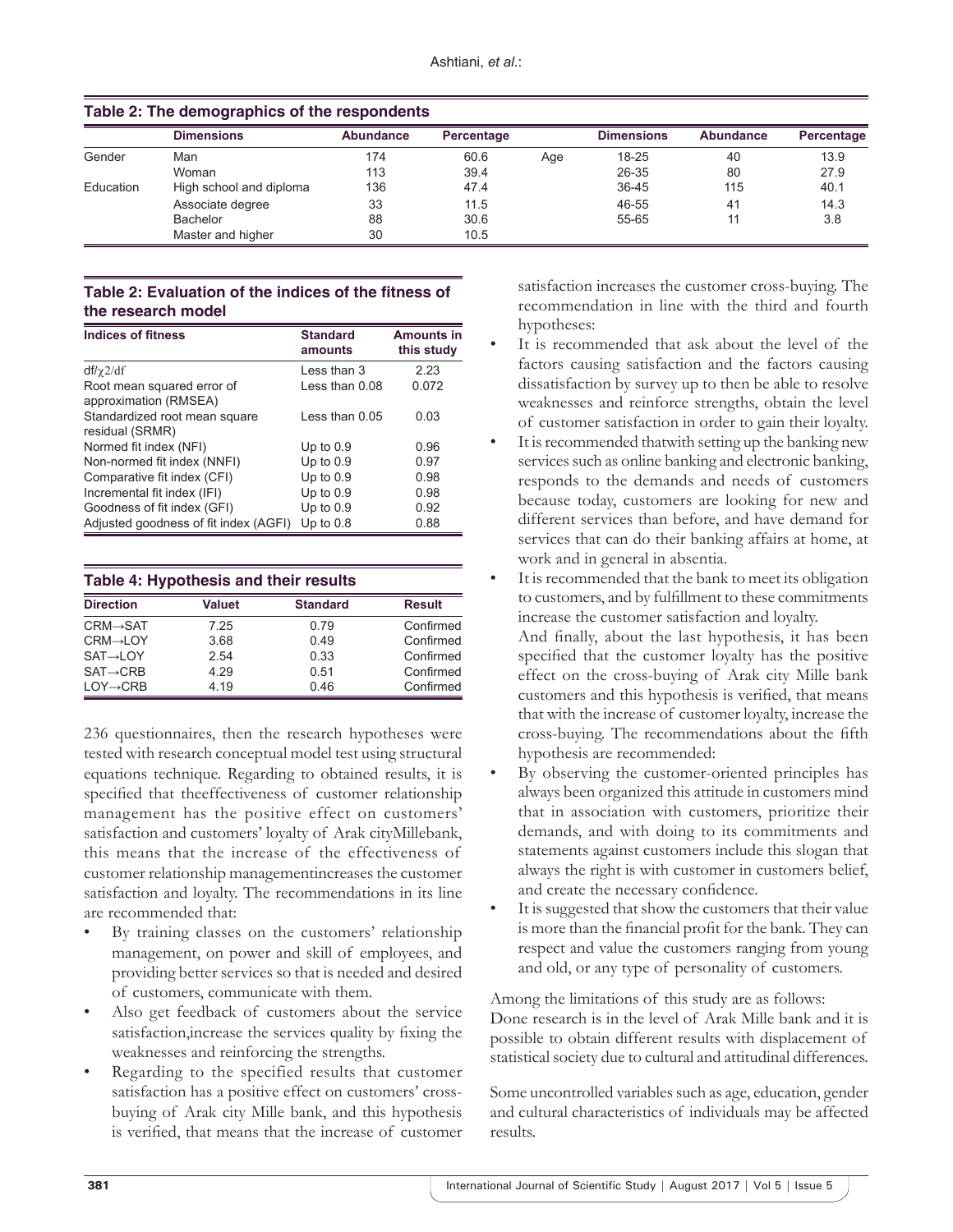Ashtiani, *et al*.:



**Figure (2): measuring the overall model and the results of relation in standard mode**



**Figure (3): measuring the overall model and results of relations in the mood**